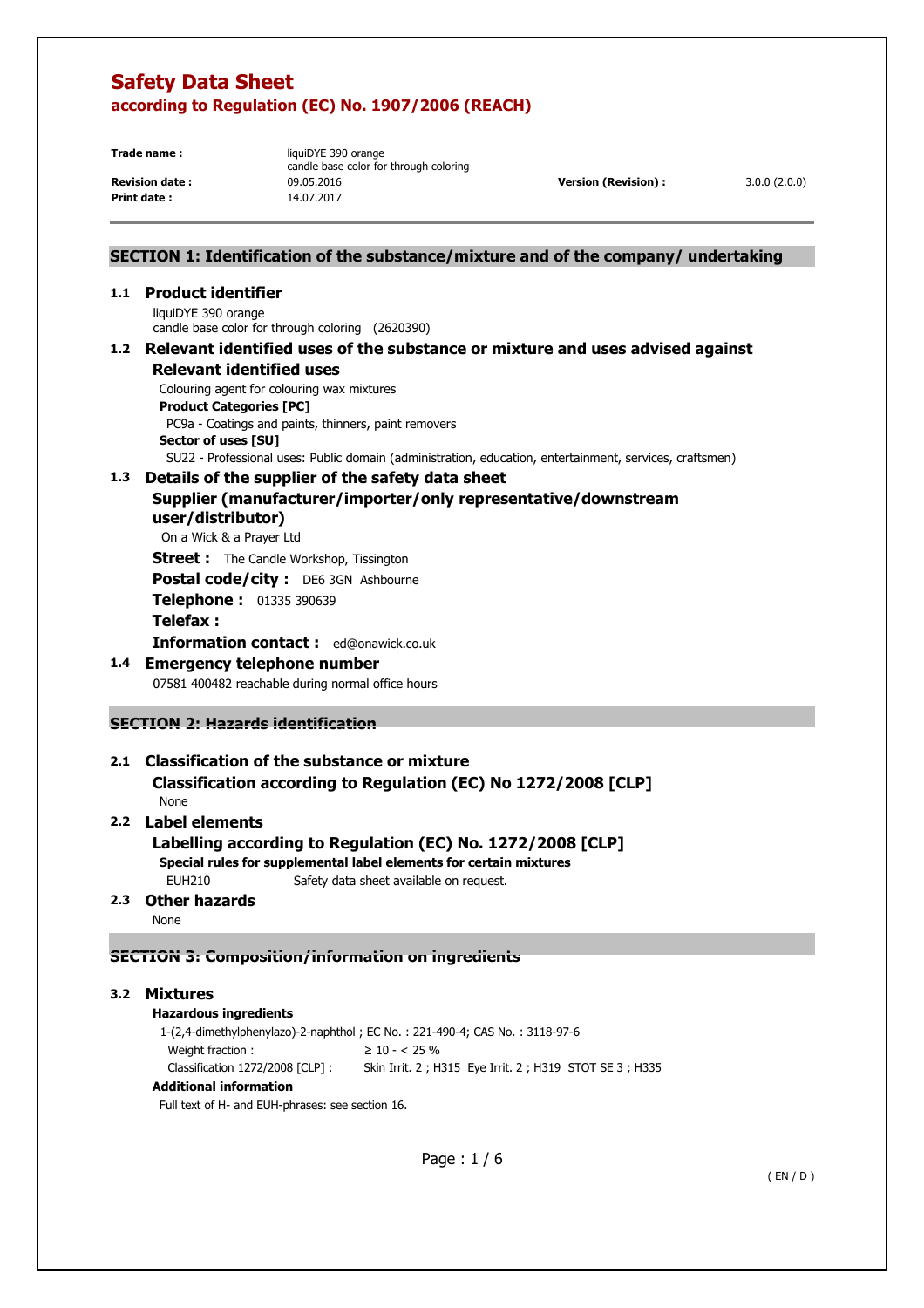**Print date :** 14.07.2017

**Trade name: liquiDYE 390 orange** candle base color for through coloring **Revision date :** 09.05.2016 **Version (Revision) :** 3.0.0 (2.0.0)

### **SECTION 4: First aid measures**

# **4.1 Description of first aid measures**

### **General information**

When in doubt or if symptoms are observed, get medical advice. Never give anything by mouth to an unconscious person or a person with cramps.

### **Following inhalation**

Remove casualty to fresh air and keep warm and at rest. If breathing is irregular or stopped, administer artificial respiration.

### **In case of skin contact**

After contact with skin, wash immediately with plenty of water and soap.

### **After eye contact**

In case of contact with eyes flush immediately with plenty of flowing water for 10 to 15 minutes holding eyelids apart and consult an ophthalmologist.

### **After ingestion**

Call a physician immediately. Keep at rest. Do NOT induce vomiting.

- **4.2 Most important symptoms and effects, both acute and delayed**  No information available.
- **4.3 Indication of any immediate medical attention and special treatment needed**  None

### **SECTION 5: Firefighting measures**

### **5.1 Extinguishing media**

### **Suitable extinguishing media**

alcohol resistant foam , Extinguishing powder , Carbon dioxide (CO2) , Sand

# **Unsuitable extinguishing media**

High power water jet

# **5.2 Special hazards arising from the substance or mixture**

**Hazardous combustion products** 

Nitrogen oxides (NOx) , Carbon monoxide

# **5.3 Advice for firefighters Special protective equipment for firefighters**  Wear a self-contained breathing apparatus and chemical protective clothing.

### **5.4 Additional information**

Collect contaminated fire extinguishing water separately. Do not allow entering drains or surface water. Use water spray jet to protect personnel and to cool endangered containers.

### **SECTION 6: Accidental release measures**

### **6.1 Personal precautions, protective equipment and emergency procedures For non-emergency personnel**

Provide adequate ventilation. Remove victim out of the danger area. Use personal protection equipment.

### **For emergency responders**

See protective measures under point 7 and 8.

### **6.2 Environmental precautions**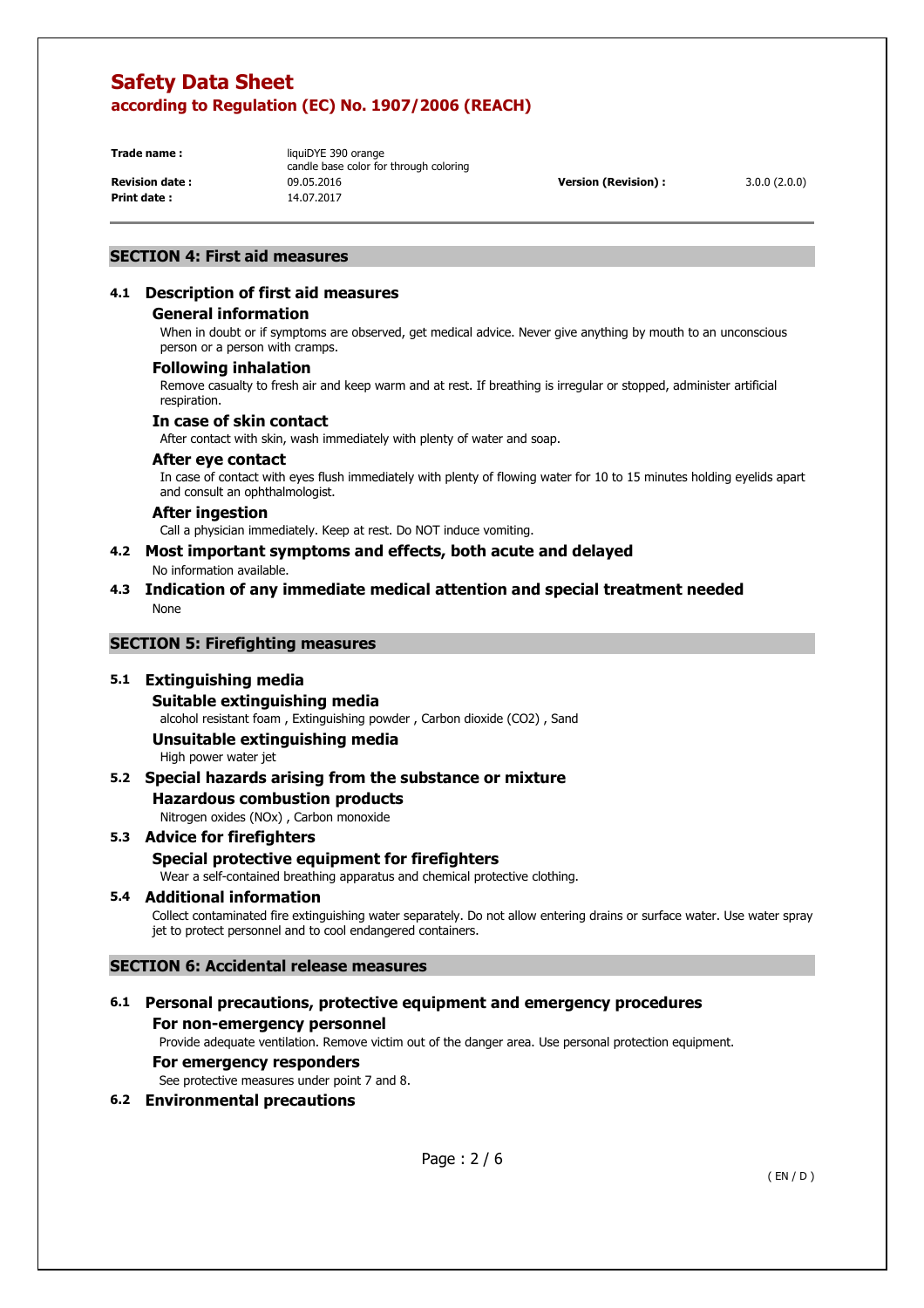**Print date :** 14.07.2017

**Trade name :** liquiDYE 390 orange candle base color for through coloring **Revision date :** 09.05.2016 **Version (Revision) :** 3.0.0 (2.0.0)

Do not allow to enter into surface water or drains. In case of gas escape or of entry into waterways, soil or drains, inform the responsible authorities.

### **6.3 Methods and material for containment and cleaning up**

Absorb with liquid-binding material (e.g. sand, diatomaceous earth, acid- or universal binding agents). Collect in closed and suitable containers for disposal. Clear contaminated areas thoroughly.

### **6.4 Reference to other sections**

Disposal: see section 13

### **SECTION 7: Handling and storage**



### **7.1 Precautions for safe handling**

#### **Protective measures**

Use extractor hood (laboratory). All work processes must always be designed so that the following is excluded: Inhalation of vapours or spray/mists generation/formation of aerosols Skin contact Eye contact

#### **Measures to prevent fire**

Take precautionary measures against static discharges.

#### **Advices on general occupational hygiene**

Use protective skin cream before handling the product. Remove contaminated, saturated clothing immediately. Wash hands and face before breaks and after work and take a shower if necessary.

### **7.2 Conditions for safe storage, including any incompatibilities**

Store in a place accessible by authorized persons only. Floors should be impervious, resistant to liquids and easy to clean. Keep container tightly closed. Ensure adequate ventilation of the storage area. Keep/Store only in original container.

### **Hints on joint storage**

**Storage class : 10 Storage class (TRGS 510) :** 10

**Keep away from** 

Heat. Oxidising agent

### **Further information on storage conditions**

Keep away from heat.

**Recommended storage temperature :** at 20°C.

### **7.3 Specific end use(s)**

Colouring agent for colouring wax mixtures

### **SECTION 8: Exposure controls/personal protection**

**8.1 Control parameters** 

None

### **8.2 Exposure controls**

### **Appropriate engineering controls**

Technical measures and the application of suitable work processes have priority over personal protection equipment. See section 7. No additional measures necessary.

### **Personal protection equipment**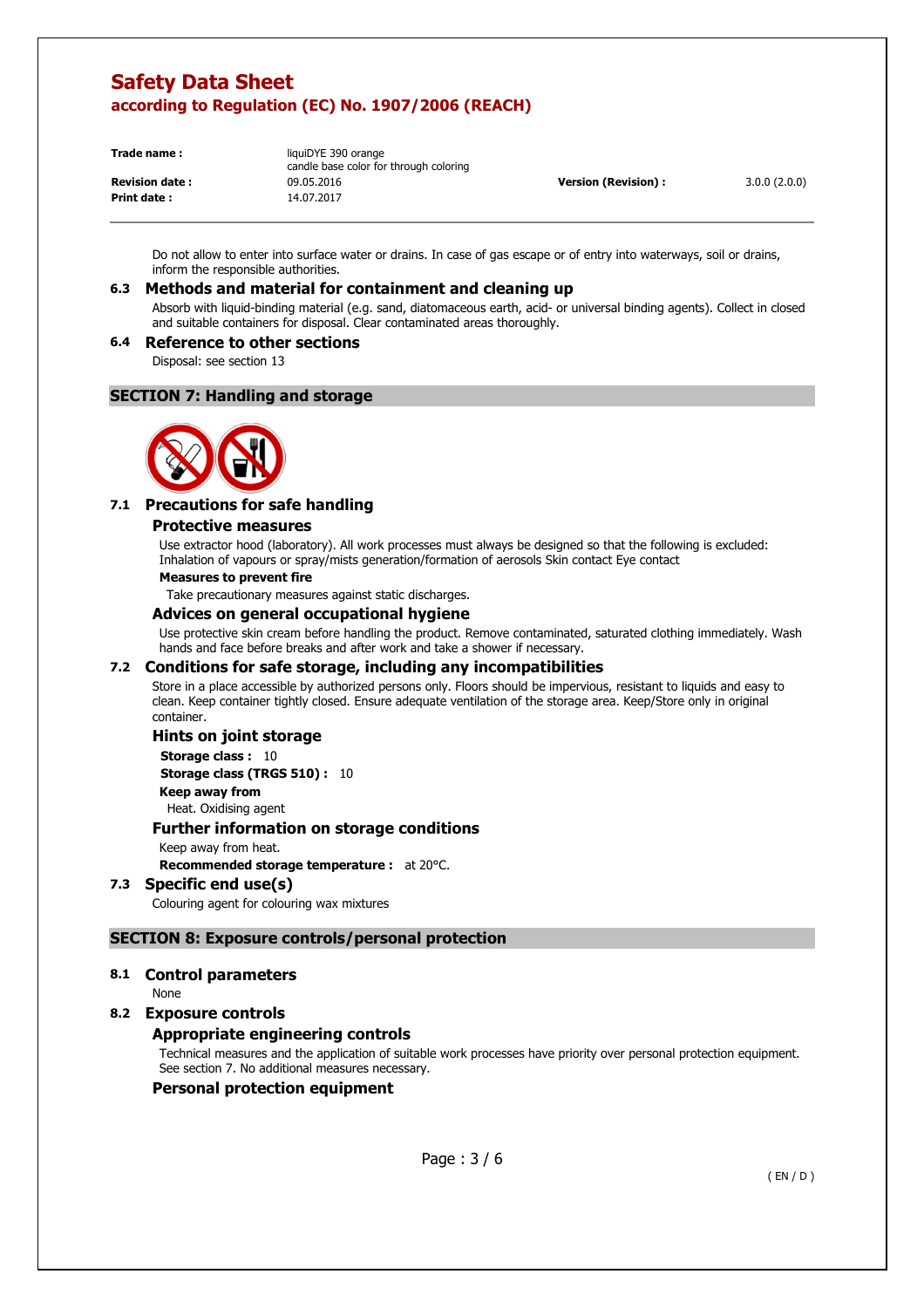**Print date :** 14.07.2017

**Trade name: liquiDYE 390 orange** candle base color for through coloring **Revision date :** 09.05.2016 **Version (Revision) :** 3.0.0 (2.0.0)



#### **Eye/face protection**

Eye glasses with side protection **Required properties**  liquid-tight.

#### **Skin protection**

#### **Hand protection**

NR (natural rubber, natural latex) , Butyl caoutchouc (butyl rubber) . For special purposes, it is recommended to check the resistance to chemicals of the protective gloves mentioned above together with the supplier of these gloves.

**Recommended glove articles** : DIN EN 374

#### **Body protection**

Only wear fitting, comfortable and clean protective clothing.

#### **Respiratory protection**

No special measures are necessary.

#### **Occupational exposure controls**

Do not allow to enter into surface water or drains.

### **SECTION 9: Physical and chemical properties**

### **9.1 Information on basic physical and chemical properties**

#### **Safety relevant basis data**

| Initial boiling point and boiling<br>range : | (1013 hPa) | approx. | 210  | °C                |              |
|----------------------------------------------|------------|---------|------|-------------------|--------------|
| Flash point:                                 |            | approx. | 88   | °C                | Brookfield   |
| Vapour pressure :                            | 50 °C)     | ≺       | 100  | hPa               |              |
| Density:                                     | (20 °C)    |         |      | g/cm <sup>3</sup> |              |
| <b>Solvent separation test:</b>              | ິ 20 °C )  | ≺       | 3    | $\%$              |              |
| Flow time :                                  | (20 °C)    | approx. | 46   | -S                | DIN-cup 4 mm |
| <b>Viscosity :</b>                           | ′ 20 °C )  | approx. | 1000 | mPa.s             |              |

### **9.2 Other information**

None

### **SECTION 10: Stability and reactivity**

#### **10.1 Reactivity**

This material is considered to be non-reactive under normal use conditions.

#### **10.2 Chemical stability**

The product is chemically stable under recommended conditions of storage, use and temperature.

#### **10.3 Possibility of hazardous reactions**

No known hazardous reactions.

# **10.4 Conditions to avoid**

Keep away from heat.

### **10.5 Incompatible materials**

Keep away from: Hydrogen peroxide , Oxidising agent.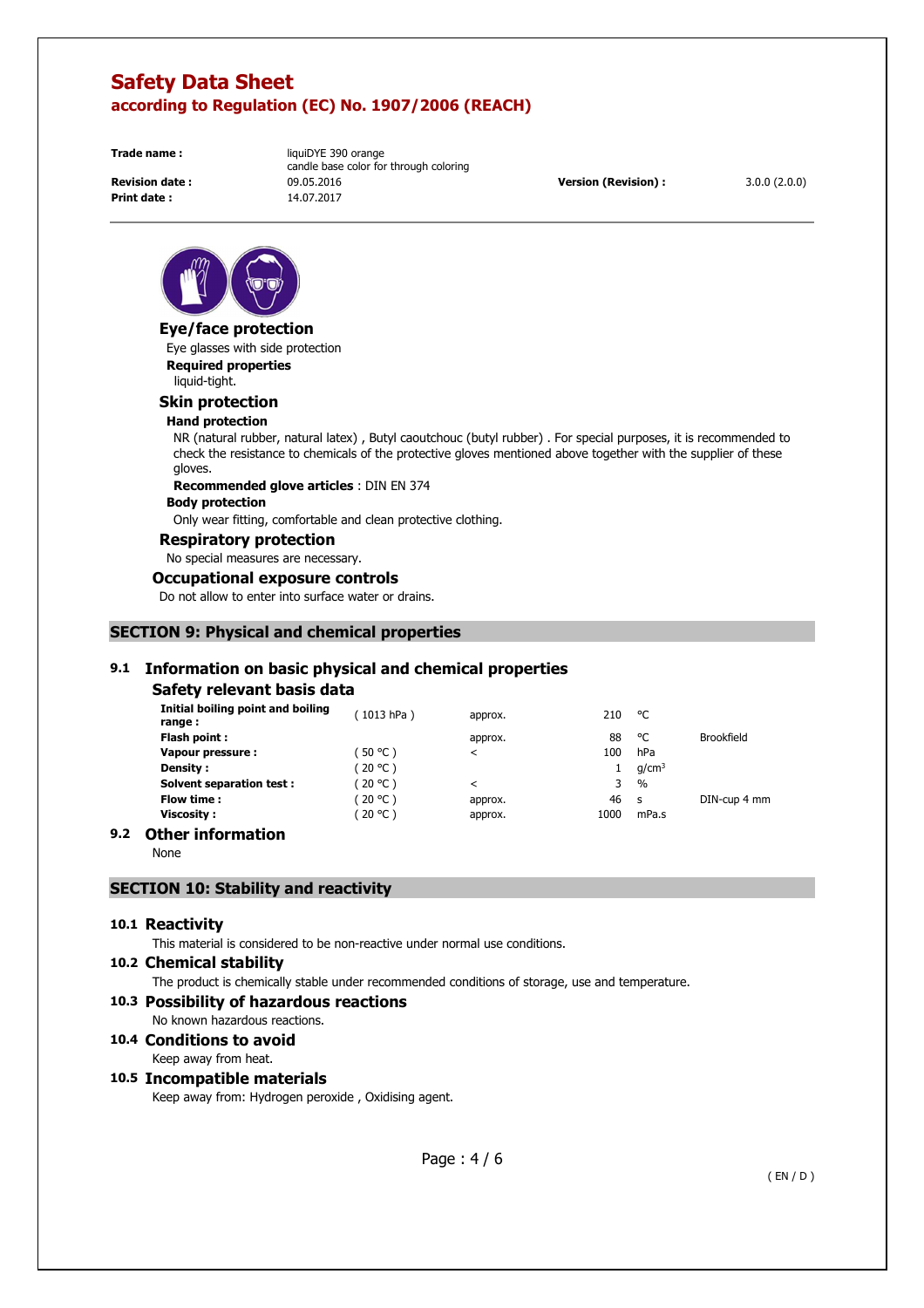**Print date :** 14.07.2017

**Trade name: liquiDYE 390 orange** candle base color for through coloring **Revision date :** 09.05.2016 **Version (Revision) :** 3.0.0 (2.0.0)

### **10.6 Hazardous decomposition products**

No known hazardous decomposition products.

### **SECTION 11: Toxicological information**

### **11.1 Information on toxicological effects**

### **SECTION 12: Ecological information**

### **12.1 Toxicity**

No information available.

- **12.2 Persistence and degradability**  No information available.
- **12.3 Bioaccumulative potential**

Based on the n-octanol/water partition coefficient accumulation in organisms is not expected.

**12.4 Mobility in soil**  No information available.

### **12.5 Results of PBT and vPvB assessment**

The substances in the mixture do not meet the PBT/vPvB criteria according to REACH, annex XIII.

**12.6 Other adverse effects** 

No information available.

### **12.7 Additional ecotoxicological information**

Discharge into the environment must be avoided.

### **SECTION 13: Disposal considerations**

### **13.1 Waste treatment methods**

### **Product/Packaging disposal**

Contaminated packages must be completely emptied and can be re-used following proper cleaning. Handle contaminated packages in the same way as the substance itself. Waste disposal according to directive 2008/98/EC, covering waste and dangerous waste.

### **SECTION 14: Transport information**

### **14.1 UN number**

No dangerous good in sense of these transport regulations.

#### **14.2 UN proper shipping name**

No dangerous good in sense of these transport regulations.

### **14.3 Transport hazard class(es)**

No dangerous good in sense of these transport regulations.

### **14.4 Packing group**

No dangerous good in sense of these transport regulations.

#### **14.5 Environmental hazards**

No dangerous good in sense of these transport regulations.

### **14.6 Special precautions for user**

None